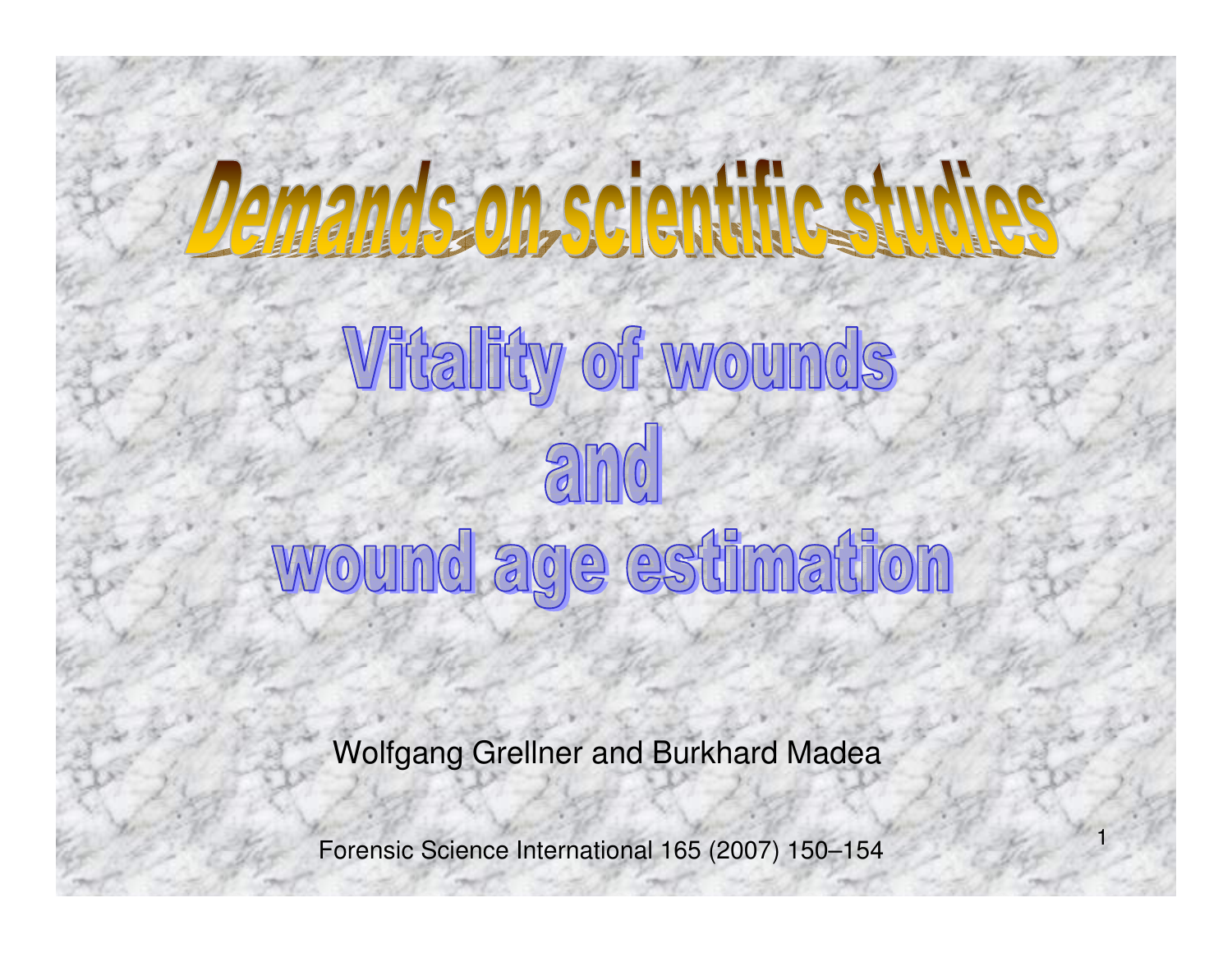### **Outline**

- •**Introduction**
- $\bullet$ Factors
- •Appropriate Method
- •Case material
- $\bullet$ Analysis of results
- •Quality control
- •**Conclusion**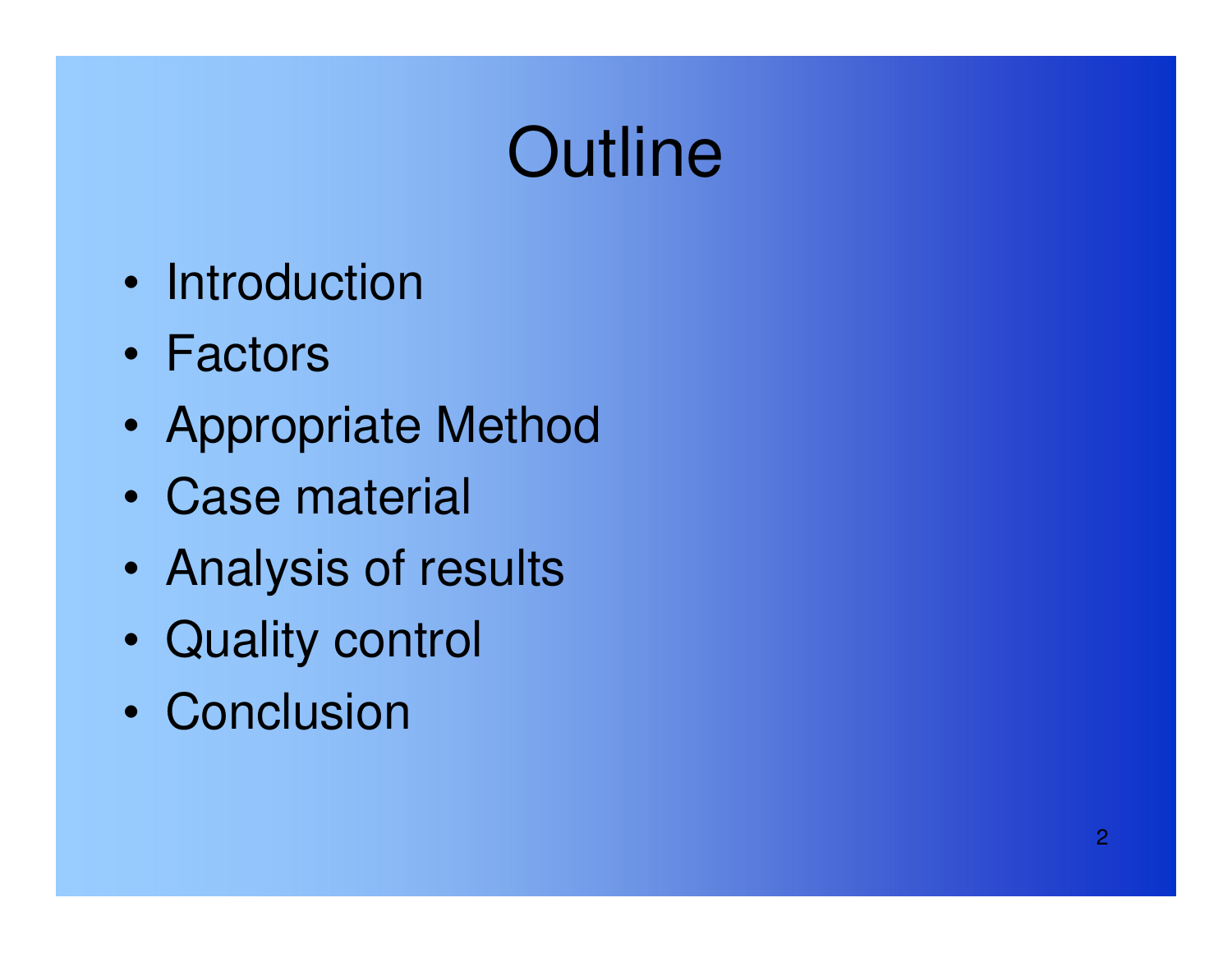### Introduction

 $\mathsf{W}\mathsf{ound}$  (บาดแผล) ในทางนิติพยาธิวิทยาแบ่งตามรูปแบบของแรงกล ที่มากระทำต่อร่างกาย เป็น 3 ชนิด คือ

1. Sharp force เช่น บาดแผลถูกฟัน (incised wound)

บาดแผลถูกแทง (stab wound)

2. Blunt force เช่น บาดแผลถลอก (abrasion)

บาดแผลฉีกขาด (laceration) บาดแผลฟกชั่ำ า (**contusion)** บาคแผลเลือดออกบริเวณใต้ชั้นผิวหนัง Skin (intradermal bleeding)

Deep laceration wound

Fat

Muscle-

3. Gun shot wound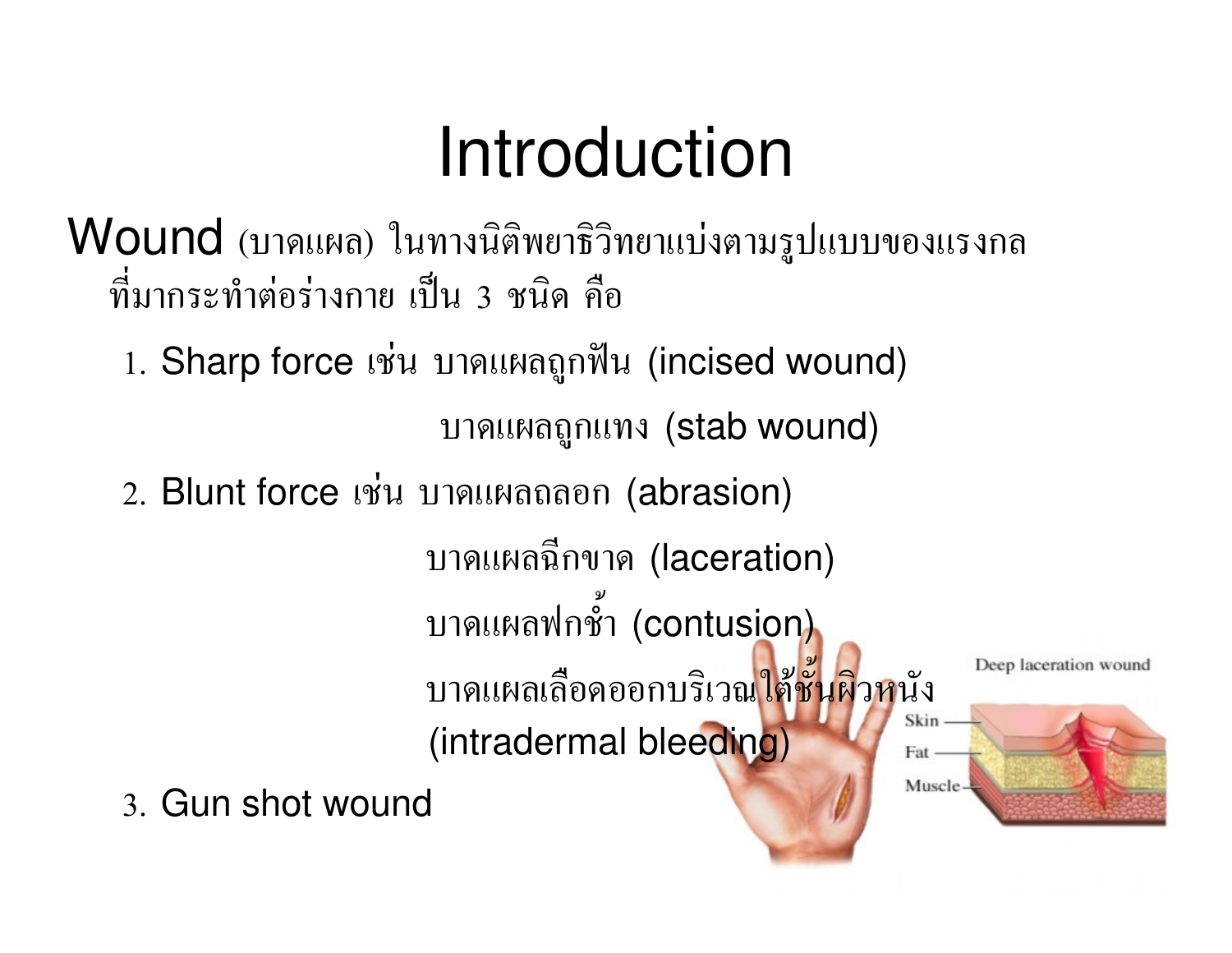### Introduction (cont.)

• $V$ itality of wounds = บาคแผลที่เกิดขึ้นขณะมีชีวิต

การบาคเจ็บเกี่ยวข้องกับการเสียชีวิตหรือไม่ เกิดขึ้นก่อนการเสียชีวิต เกิดขึ้นภายหลังการเสียชีวิต

•Wound healing or Wound age estimation

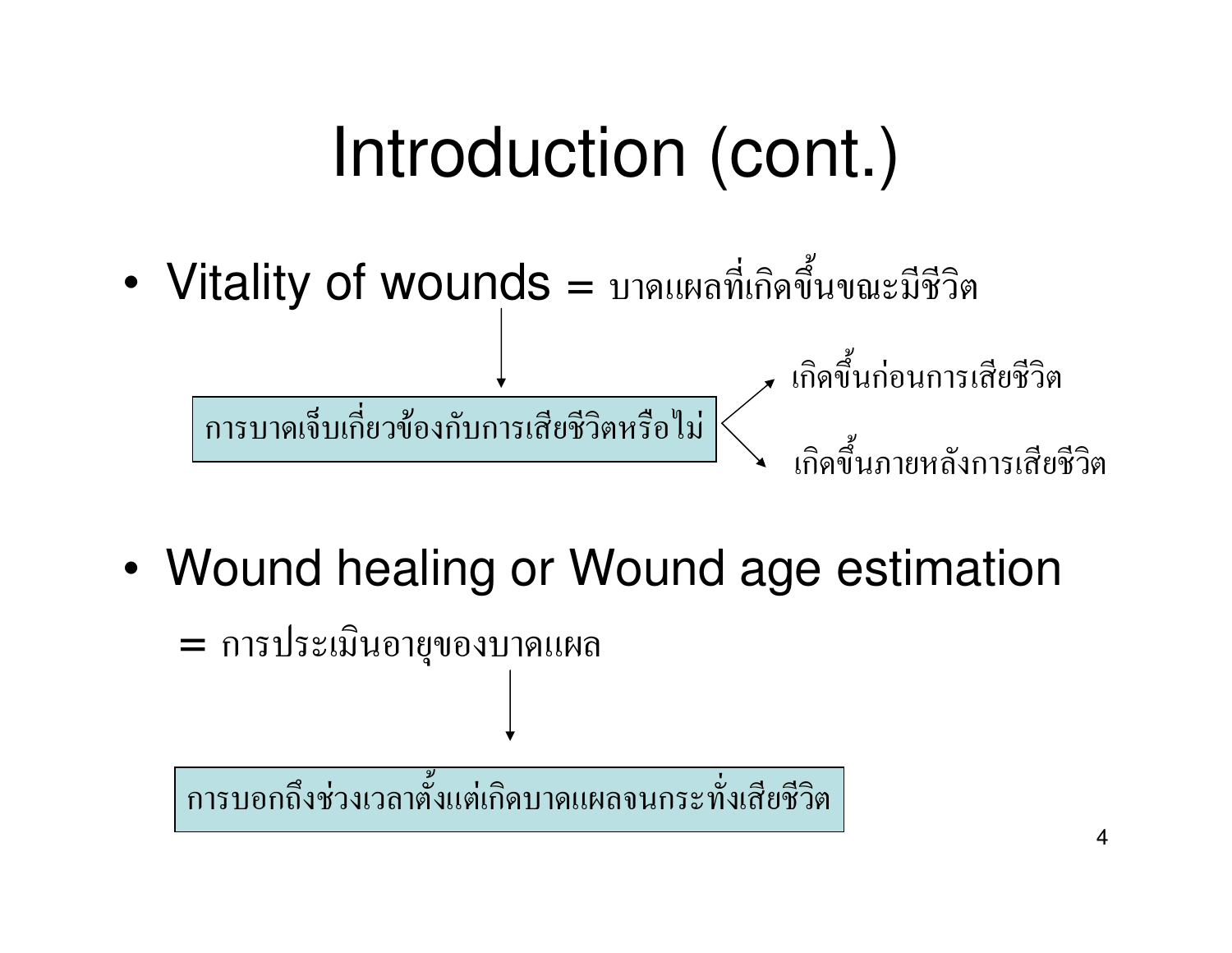### Introduction (cont.)



Ref :http://ethesis.helsinki.fi/julkaisut/laa/kliin/vk/vaalamo/review.html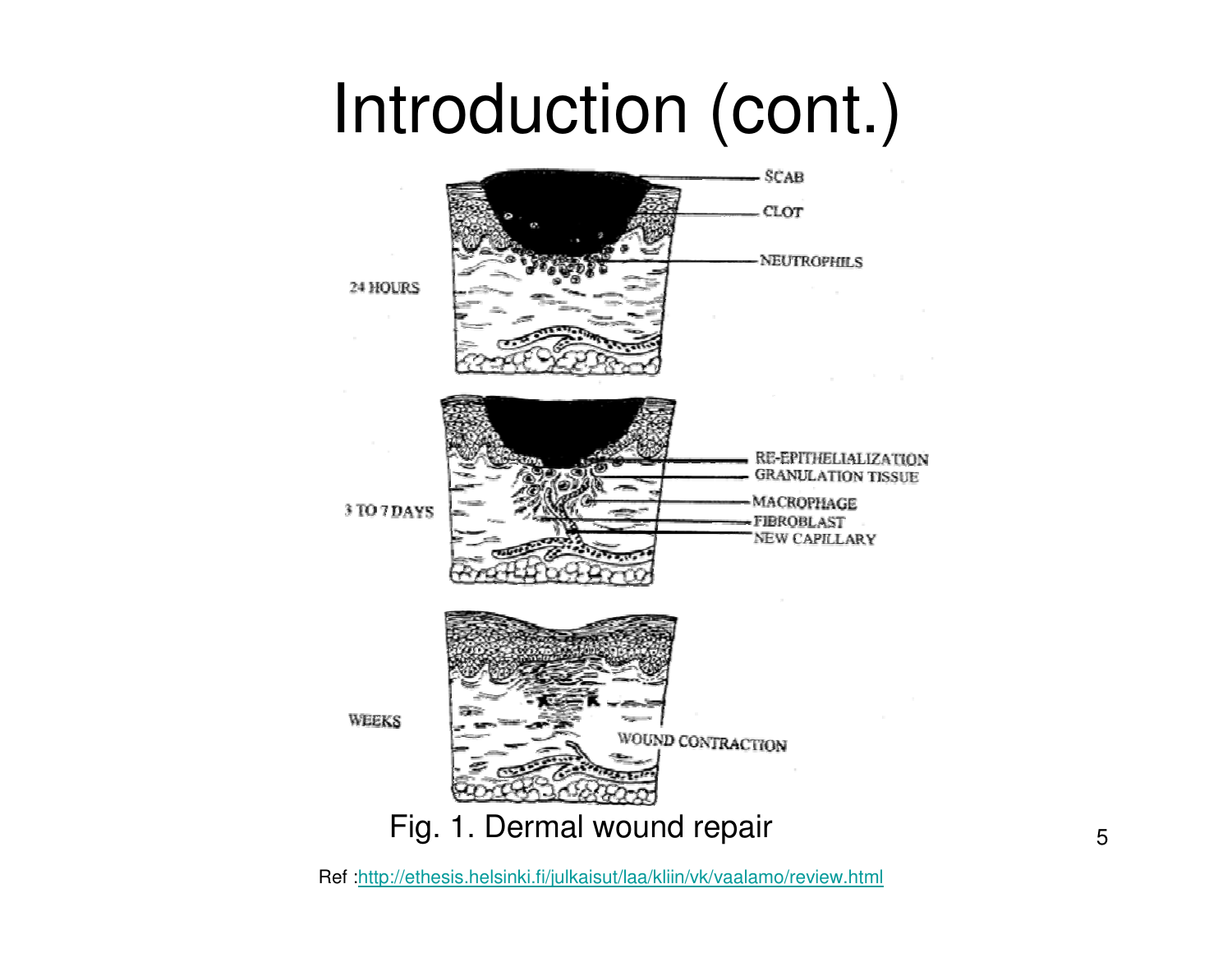### **Factors influencing the time course of inflammation**

#### • Local factors

- Ivne and i Type and intensity of trauma
- Saverity and extension of d Severity and extension of damage
- -Type of tissue
- Tamnaratura **Temperature**
- -**Circulation**

#### • Systemic factors

- Haraditarv tarto Hereditary factors
- -Age
- 50 Sex
- Nu Nutritional state
- -**Diseases**
- Endocrir Endocrinopathy
- Mataholio dietu Metabolic disturbances
- Exogenous factors
	- -Drugs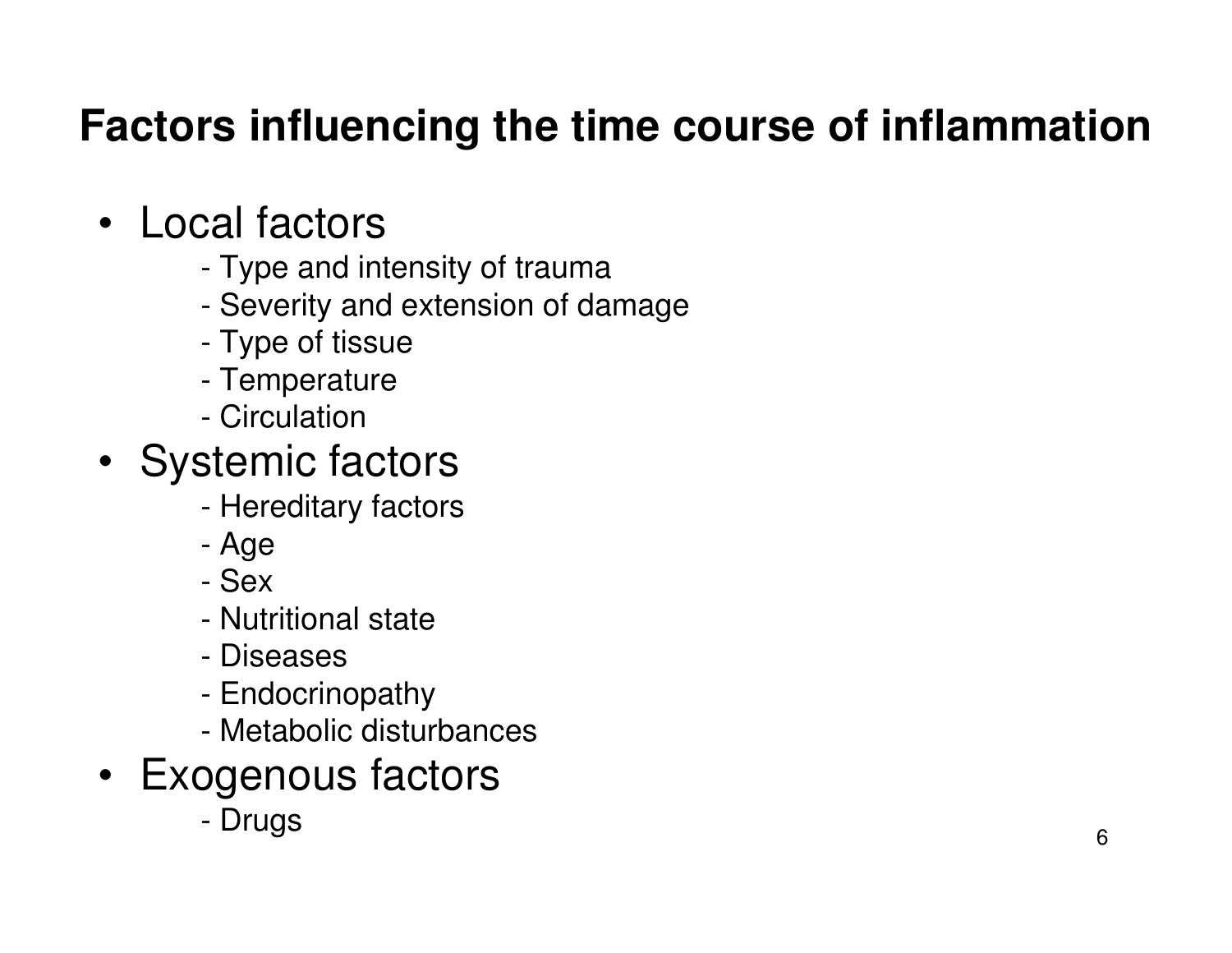### Appropriate method

- •Routine histology
- •Enzyme histochemical methods
- •Immunohistochemistry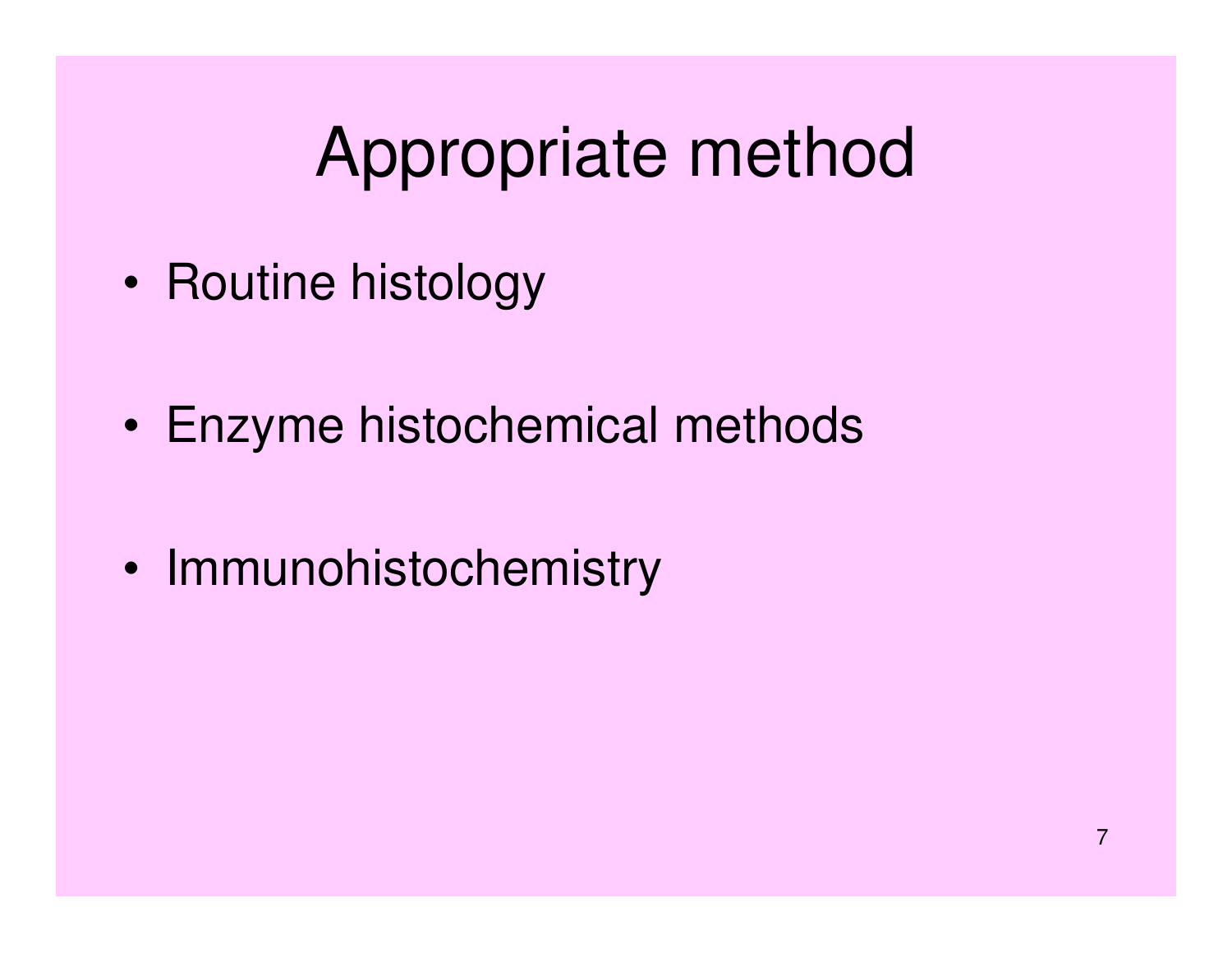## Routine histology



- • Tissue preparation
	- Fixation : stabilizes and preserves the tissue.
	- - Embedding : converts the tissue into a solid form which can be sliced or sectioned
	- -Sectioning : provides the very thin specimens needed for microscopy.
	- Staining : provides visual contrast and may help identify specific tissue components.

Routine histology uses the stain combination of **hematoxylin** and **eosin**, commonly referred to as **(HE)**.

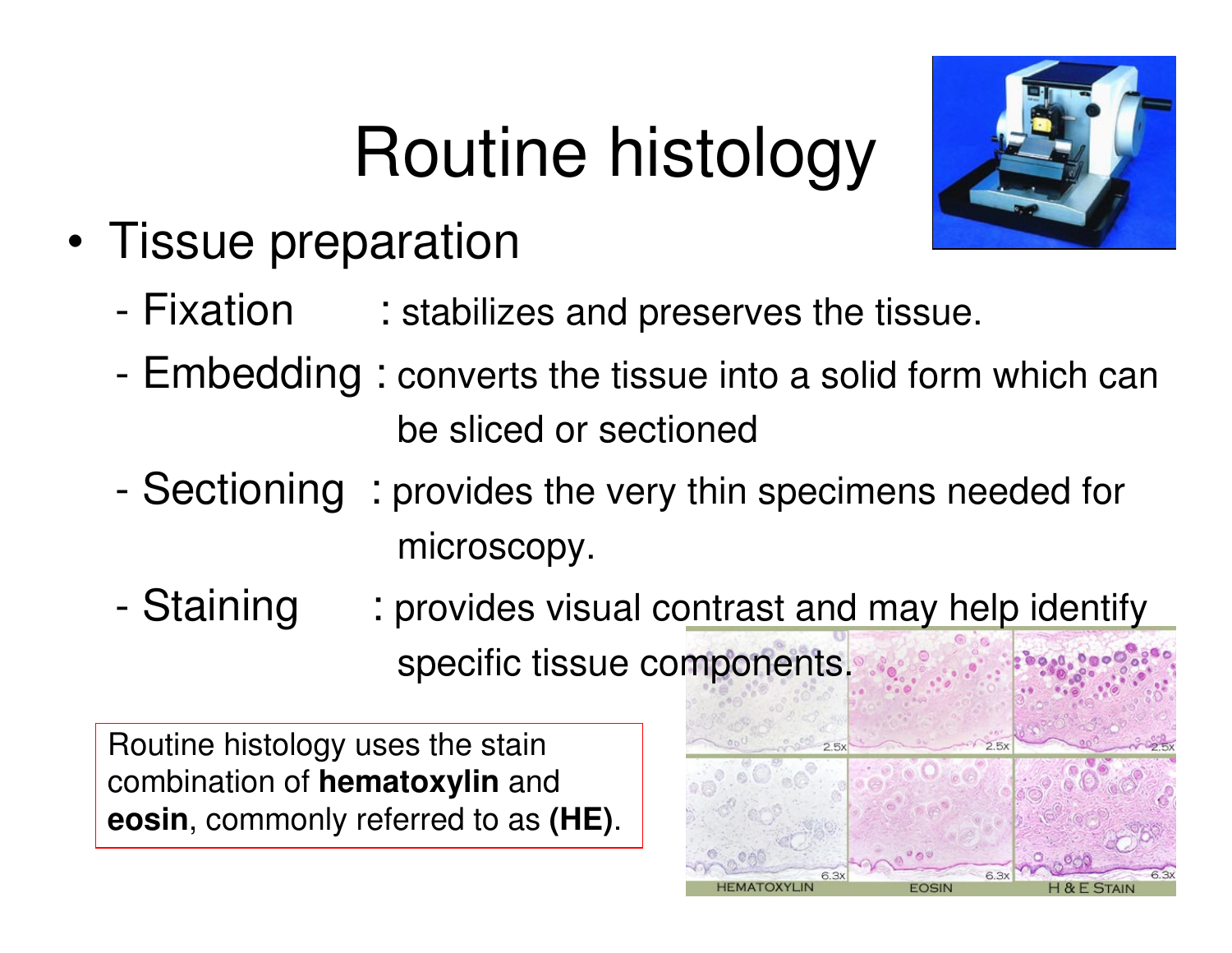### Enzyme histochemical methods

- The techniques of enzyme histochemistry, which relate structure and function, can be used to locate many enzymes.
- Enzymes are the catalysts of most of biochemical reactions such as esterase, acid phosphatase and ATPase
- Frozen tissues are used.

#### Histochemical reaction

enzyme + substrate  $\longrightarrow$  product 2<sup>nd</sup> reaction : demonstration of the product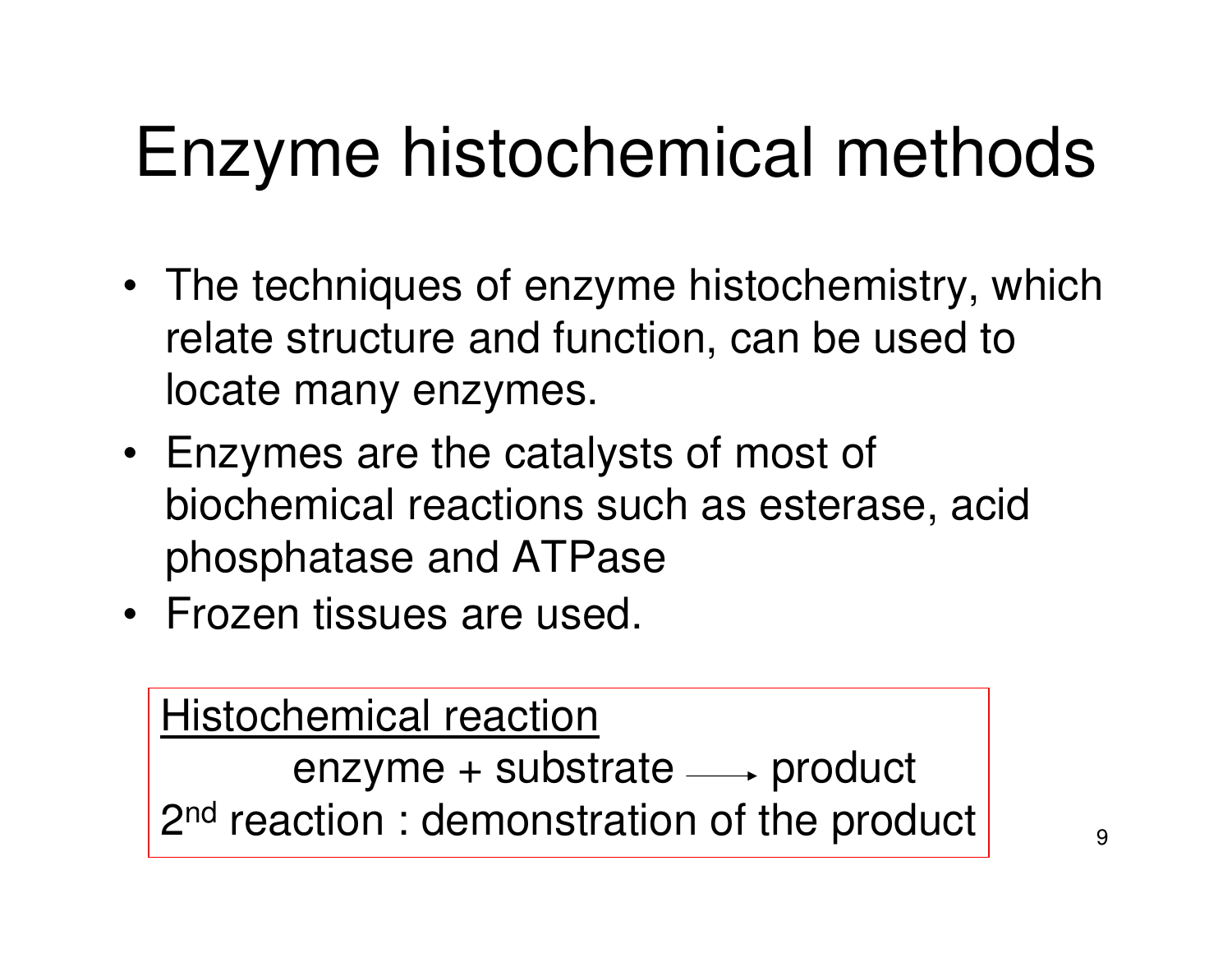### Immunohistochemistry

- • Identifying cellular and subcellular or tissue constituents (antigens)
- •Antigens: proteins in the tissue section
- • Antibodies : serum proteins known as immunoglobulins that applied.
- •Antigen-Antibody interactions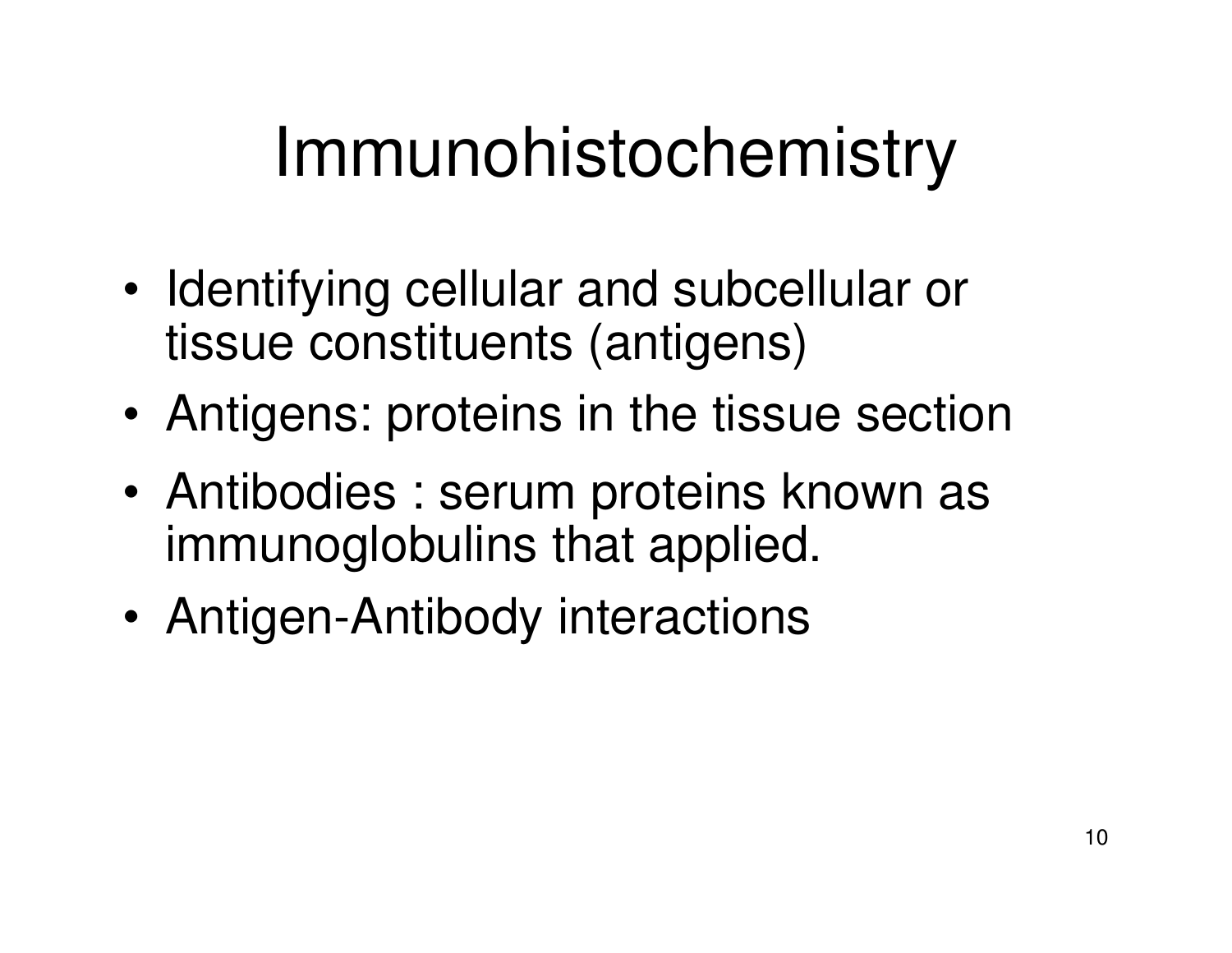#### **Essential methods for studying vitality and wound repair on different levels**

#### • Cellular structures

- Routine histology
- Special staining methods

#### • Protein/antigen

- Immunohistochemistry
- Quantitative biochemical methods
- mRNA
	- Ir In-situ hybridisation
	- RT-PCR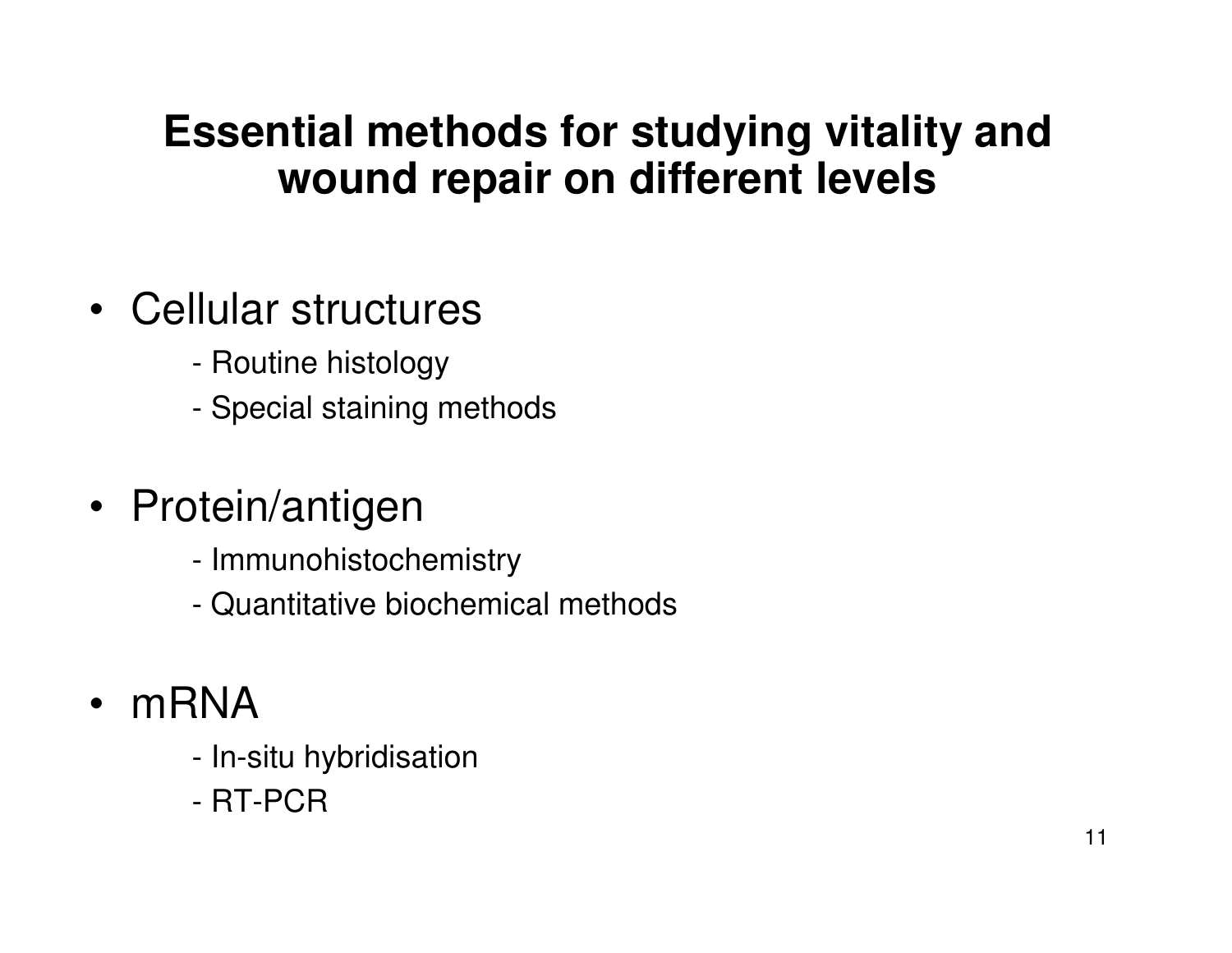| Antigen/Marker                    | <b>Earliest</b> detection | Regular detection or marked reaction | Longest detection |
|-----------------------------------|---------------------------|--------------------------------------|-------------------|
| $TGF-\beta1$                      | (several) minutes         | $30-60$ min                          |                   |
| $TGF-\alpha$                      | ca. 10 min                | $30-60$ min                          |                   |
| Fibronectin                       | ca. 10-20 min             | >4 h                                 | <b>Months</b>     |
| $IL-1\beta$                       | $15 \text{ min}$          | $30-60$ min                          |                   |
| $IL-6$                            | $20 \text{ min}$          | $60 - 90$ min                        |                   |
| TNF- $\alpha$                     | $15 \text{ min}$          | $60 - 90$ min                        |                   |
| ICAM-1                            | $50 \text{ min}$          | >2 h                                 |                   |
| VCAM-1                            | $30 \text{ min}$          | $>1.5$ h                             |                   |
| E-selectin                        | $30 \text{ min}$          | $>1-1.5$ h                           |                   |
| L-selectin                        | $30 \text{ min}$          | $>1.5$ h                             |                   |
| Tenascin                          | $2-3$ days                | From 5 days                          | <b>Months</b>     |
| Collagen III                      | $2-3$ days                | From 6 days                          | <b>Months</b>     |
| Collagen V                        | 3 days                    | From 6 to 7 days                     | <b>Months</b>     |
| <b>Collagen VI</b>                | 3 days                    | From 6 to 7 days                     | <b>Months</b>     |
| Collagen I                        | 4–6 days                  | From 7 days                          | <b>Months</b>     |
| Myofibroblasts                    |                           |                                      |                   |
| Laminin                           | ca. 1.5 days              |                                      | <b>Months</b>     |
| <b>HSPG</b>                       | ca. 1.5 days              |                                      | <b>Months</b>     |
| Collagen IV                       | 4 days                    |                                      | <b>Months</b>     |
| <b>SMC-actin</b>                  | 5 days                    |                                      | <b>Months</b>     |
| Marker of macrophages             |                           |                                      |                   |
| <b>RM 3/1</b>                     | 7 days                    |                                      | <b>Months</b>     |
| 25F9                              | 11 days                   |                                      | <b>Months</b>     |
| G 16/1                            | 12 days                   |                                      | <b>Months</b>     |
| Epithelial basal membrane         |                           |                                      |                   |
| Fragments (Lm, HSPG, K IV, K VII) | 4 days                    | From 13 days                         | ca. 21 days       |
| Complete restitution              | 8 days                    | From 21 days                         |                   |
| Keratin <sub>5</sub>              |                           |                                      |                   |
| Complete staining of basal layer  | 13 days                   | From 23 days                         |                   |

Table 1. Immunohistochemical detection of parameters in dependence on the survival time (human skin wounds)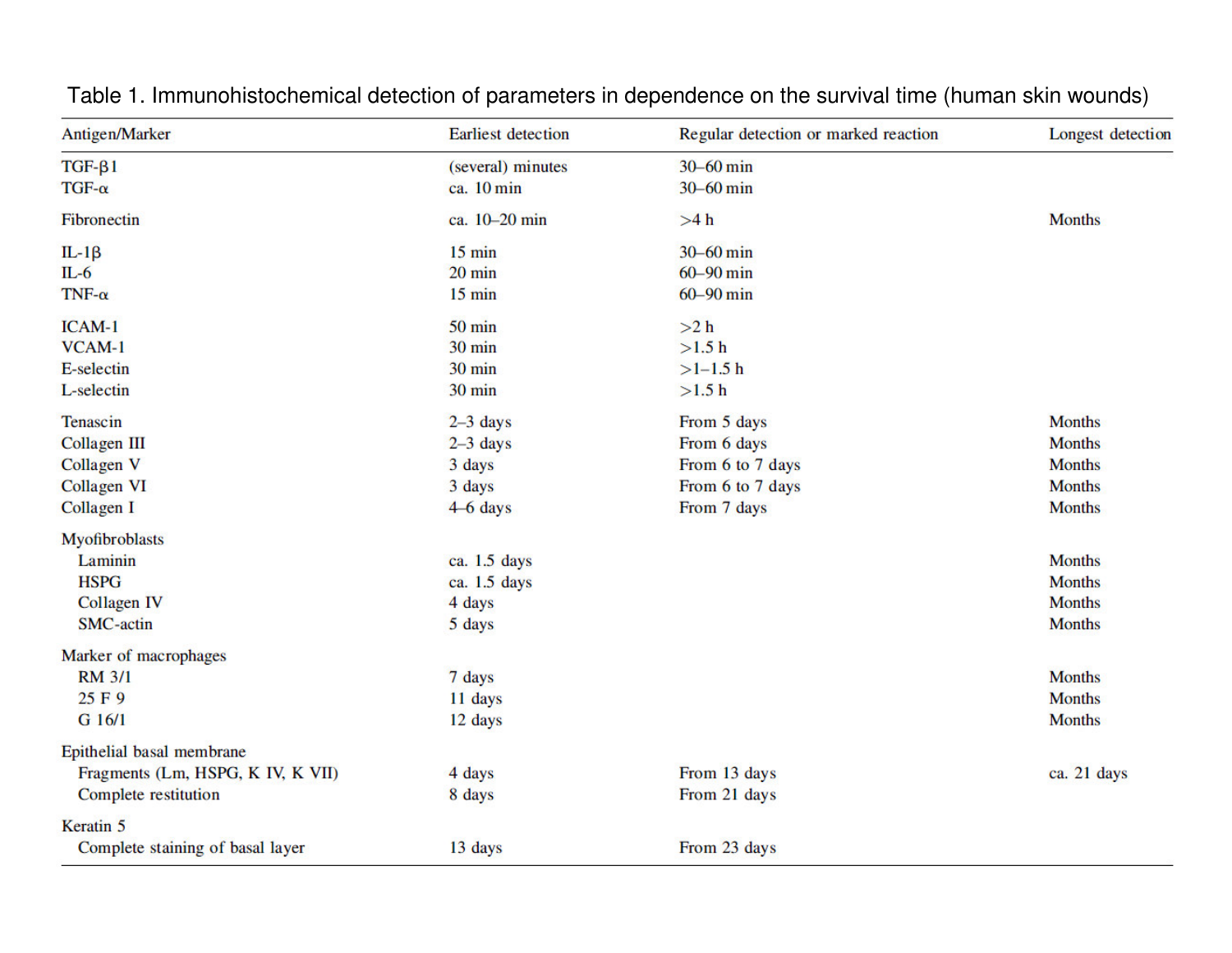#### ตัวอย่างการตรวจวัดทางด้านอิมมูโนพยาธิวิทยา

Transforming growth factor (TGF) มีความเกี่ยวข้องกับขบวนการหายของบาดแผล จึงมีการนำมาใช้ ในการประเมินอายุของบาคแผล โดย TGF-β1 ทำหน้าที่ในขบวนการสะสม collagen fiber พบมาก ภายในช่วง 60 นาทีแรกภายหลังการบาดเจ็บ



Fig. 2. Network-like immunohistochemical detection of transforming growth factor (TGF) $β1$  at the margin of a stab wound, survival time of several minutes (LSAB, 200x)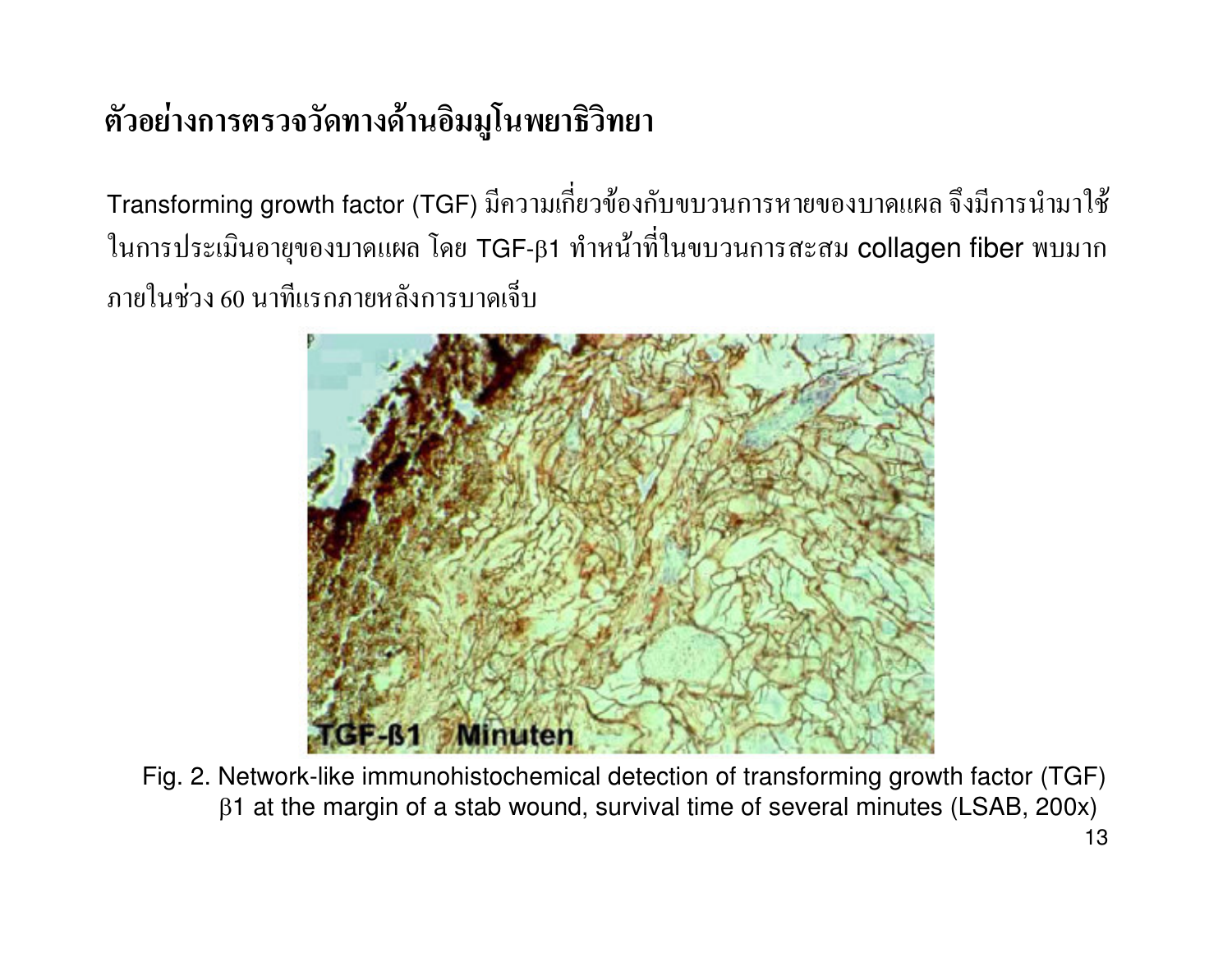### Case material

|                                | Advantages                                                                     | <b>Disadvantages</b>                                                      |
|--------------------------------|--------------------------------------------------------------------------------|---------------------------------------------------------------------------|
| Animal<br>experiments          | - สามารถควบคุมสภาวะได้<br>- สามารถประเมินปัจจัยที่มี<br>อิทธิพลได้อย่างถูกต้อง | - ผลที่ได้สามารถนำไปสู่<br>ิสภาวะที่เกิดกับมนุษย์ได้<br>หรือไม่           |
| Living human<br>tissue samples | - สามารถควบคุมสภาวะได้<br>- สามารถประเมินปัจจัยที่มี<br>อิทธิพลใค้อย่างถูกต้อง | - ไม่สามารถนำไป<br>เปรียบเทียบกับเหตุการณ์จริง                            |
| <b>Autopsy samples</b>         | - สะท้อนให้เห็นถึง<br>เหตุการณ์ที่เกิดขึ้นจริง                                 | - เกิดกระบวนการสลายตัว/<br>เน่าเปื่อย<br>- ยากต่อการระบุอายุของ<br>บาดแผล |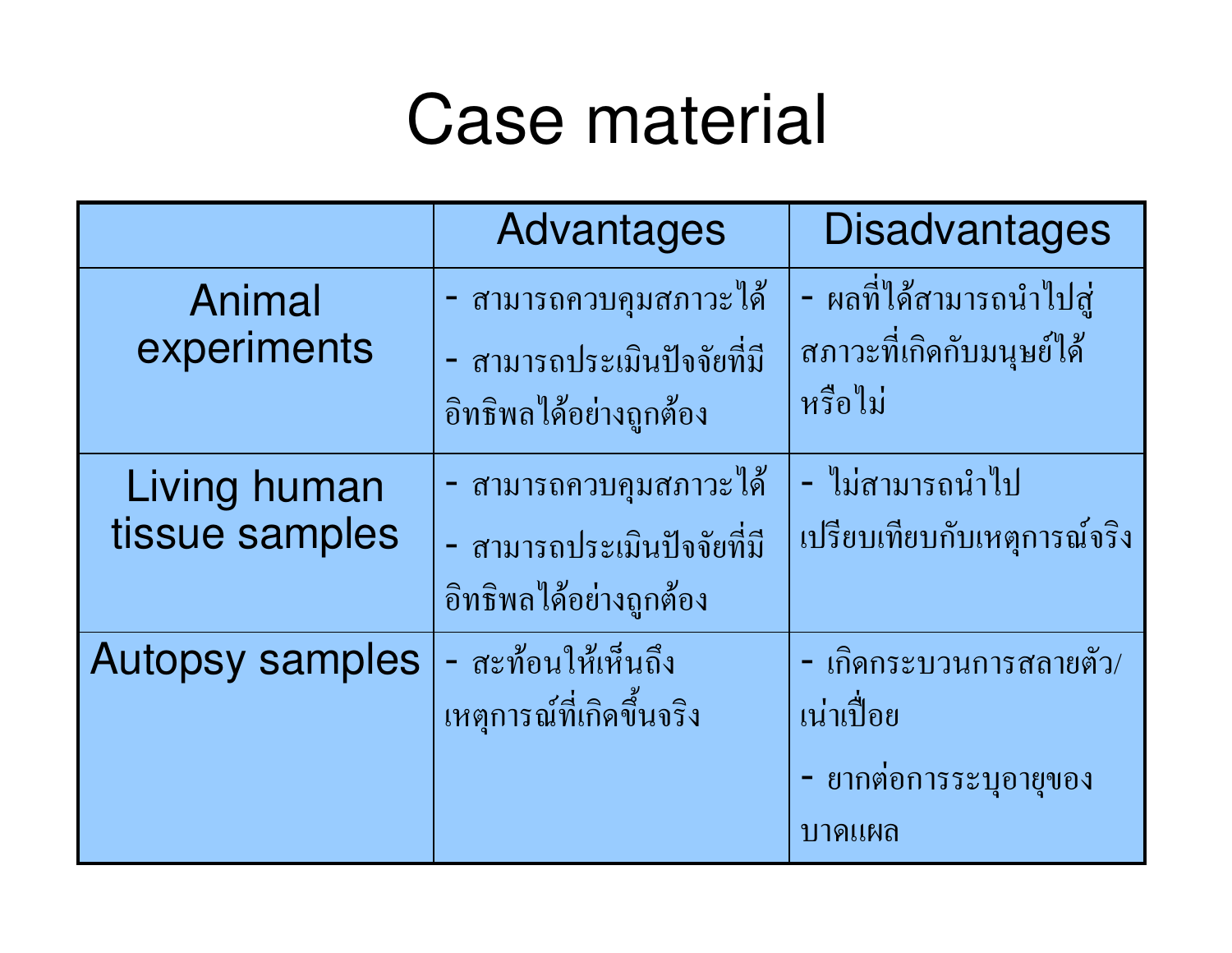### Analysis of results

- • Qualitative detectionบอกถึงการมี/ไม่มีของตัวชี้วัด
- •Semi-quantitative detection

บอกในรูปของ <mark>percent range</mark> หรือจำน วนของเครื่องหมาย  $+/-$ 

•Quantitative detection

การนับจำนวนเซลล์ (cell counts/microscopic field)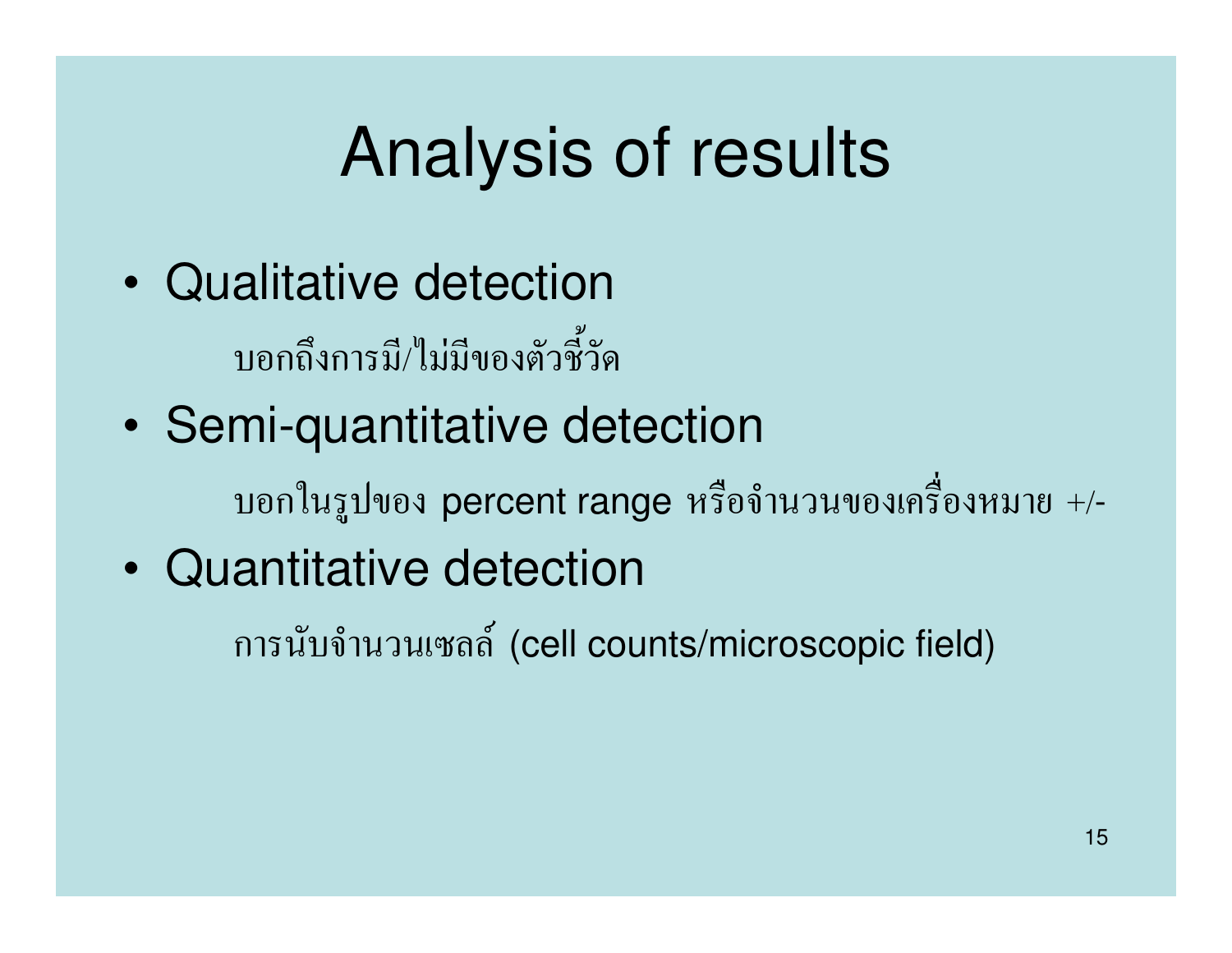### Quality control

•Control groups or control samples

อย่างน้อย 1 ตัวอย่าง เช่น วิธีทางอิมมูโนพยาธิวิทยา จะมี negative และ <mark>positive controls</mark> ศึกษาร่วมกับตัวอย่างบาดแผล

Negative control : primary antibody ពូករេរោน ด้วย immune serum  $\longrightarrow$  ( - )  $\mathsf{Positive}$  controls : เป็นตัวอย่างที่มี antigen  $\hspace{0.05cm}\longrightarrow\hspace{0.05cm}$  ( + )

ในการศึกษาเกี่ยวกับ **microscopic slides** ใน การนับ จำนวนเซลล์ควรใช้ผู้สำรวจอย่างน้อย 2 คน ที่เป็นอิสระต่อกัน